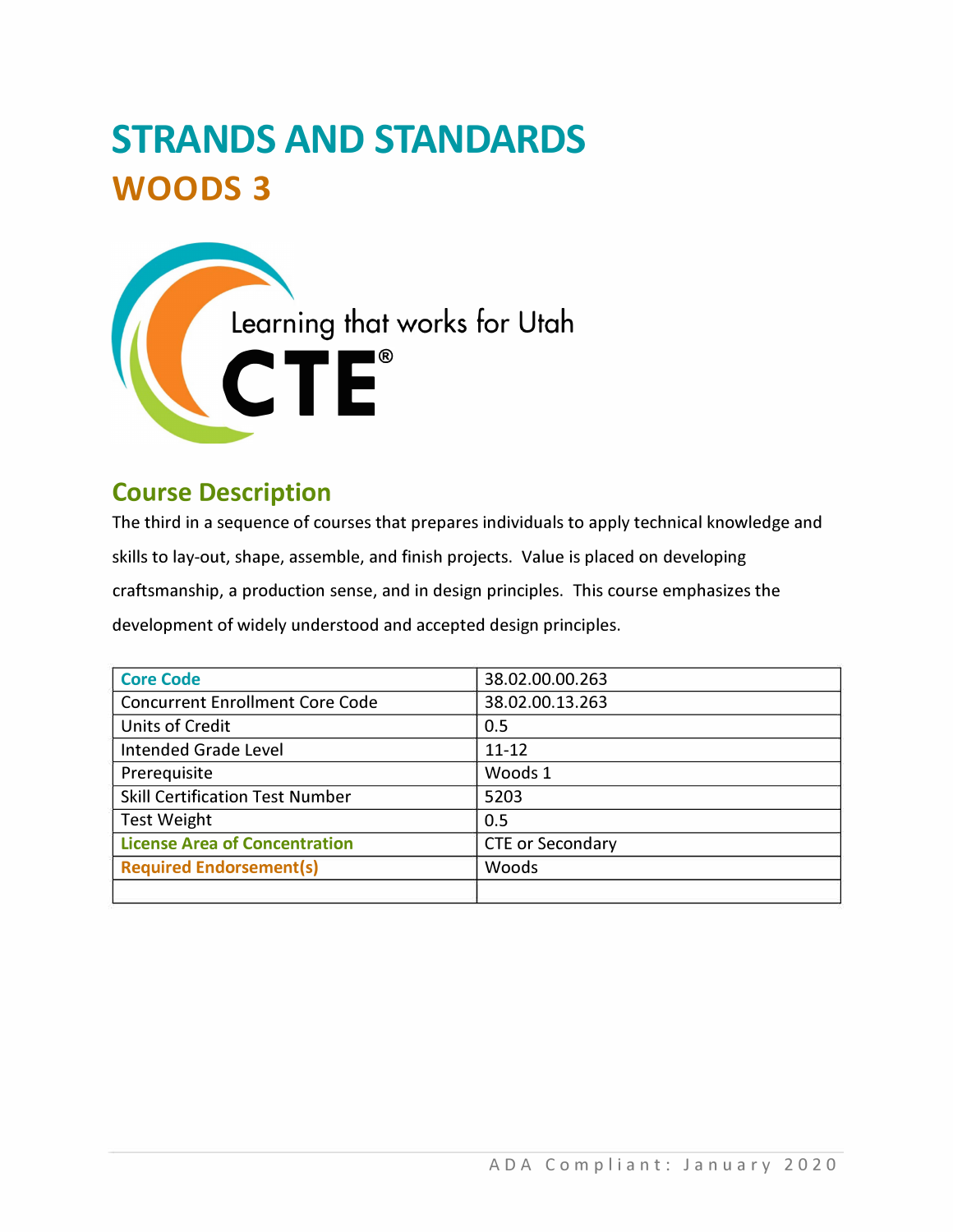## **STRAND 1**

**Students will follow safety practices.** 

#### **Standard 1**

**Identify potential safety hazards and follow general laboratory safety practices.** 

- **Assess workplace conditions regarding safety and health.**
- **Identify potential safety issues and align with relevant safety standards to ensure a safe workplace/jobsite.**
- **Locate and understand the use of shop safety equipment.**
- **Select appropriate personal protective equipment.**

#### **Standard 2**

**Use safe work practices.** 

- **Use personal protective equipment according to manufacturer rules and regulations.**
- **Follow correct procedures when using any hand or power tools.**
- **Ref: [https://schools.utah.gov/file/4deldd59-0425-4f76-9e33-fdcf5de45dbf](https://schools.utah.gov/file/4de1dd59-0425-4f76-9e33-fdcf5de45dbf)**

#### **Standard 3**

**Complete a basic safety test without errors (100%) before using any tools or shop equipment.** 

# **STRAND 2**

#### **Students will develop foundational skills in design principles.**

#### **Standard 1**

**Create projects using a working drawing and utilizing a list of materials while demonstrating the safe use of woodworking hand tools and equipment.** 

**• Ref:<https://schools.utah.gov/file/2c4efa51-62bb-4ea6-85eb-948282eddb70>**

#### **Standard 2**

**Students will consider form, function, and joinery.** 

#### **Standard 3**

**Students will follow established principles of good design. For example:** 

- **Balance/Symmetry**
- **Contrast**
- **Harmony/Unity**
- **Hierarchy/Emphasis**
- **Pattern/Repetition**
- **Proportion/Scale**
- **Space**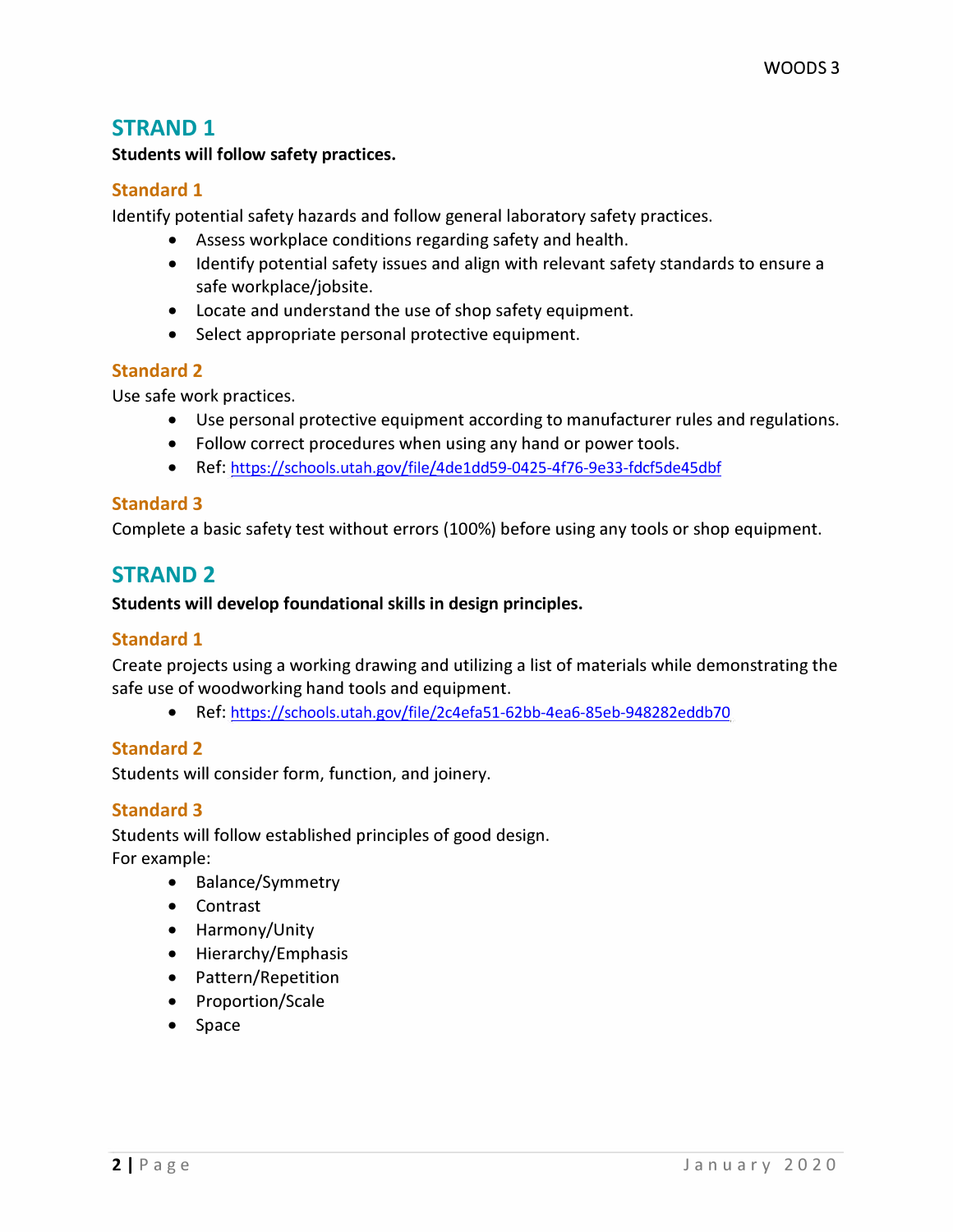#### **Standard 4**

**Students will explore and compare the elements of established design styles. For example:** 

- **Art Deco**
- **Federal Period**
- **Mission**
- **Queen Anne**
- **Scandinavian**

# **STRAND 3**

#### **Understand wood products, characteristics, and procedures.**

#### **Standard 1**

**Calculate board footage.** 

- **(nominal thickness in inches \* nominal width in inches \* actual length in inches)/144 or**
- **(nominal thickness in inches \* nominal width in inches \* actual length in feet)/12**

#### **Standard 2**

**Describe and identify natural defects.** 

- **Warp (cup, twist, bow, crook)**
- **Cracks**
- **Bark inclusions**
- **Knots**

#### **Standard 3**

**Identify common grades of lumber and sheet goods. For example:** 

**Hardwoods** 

- **FAS - Firsts & Seconds**
- **FlF - FAS One Face**
- **SEL - Select**
- **lC - Number 1 Common**

**Sheet stock** 

- **A**
- **B**
- $\bullet$  C
- **D**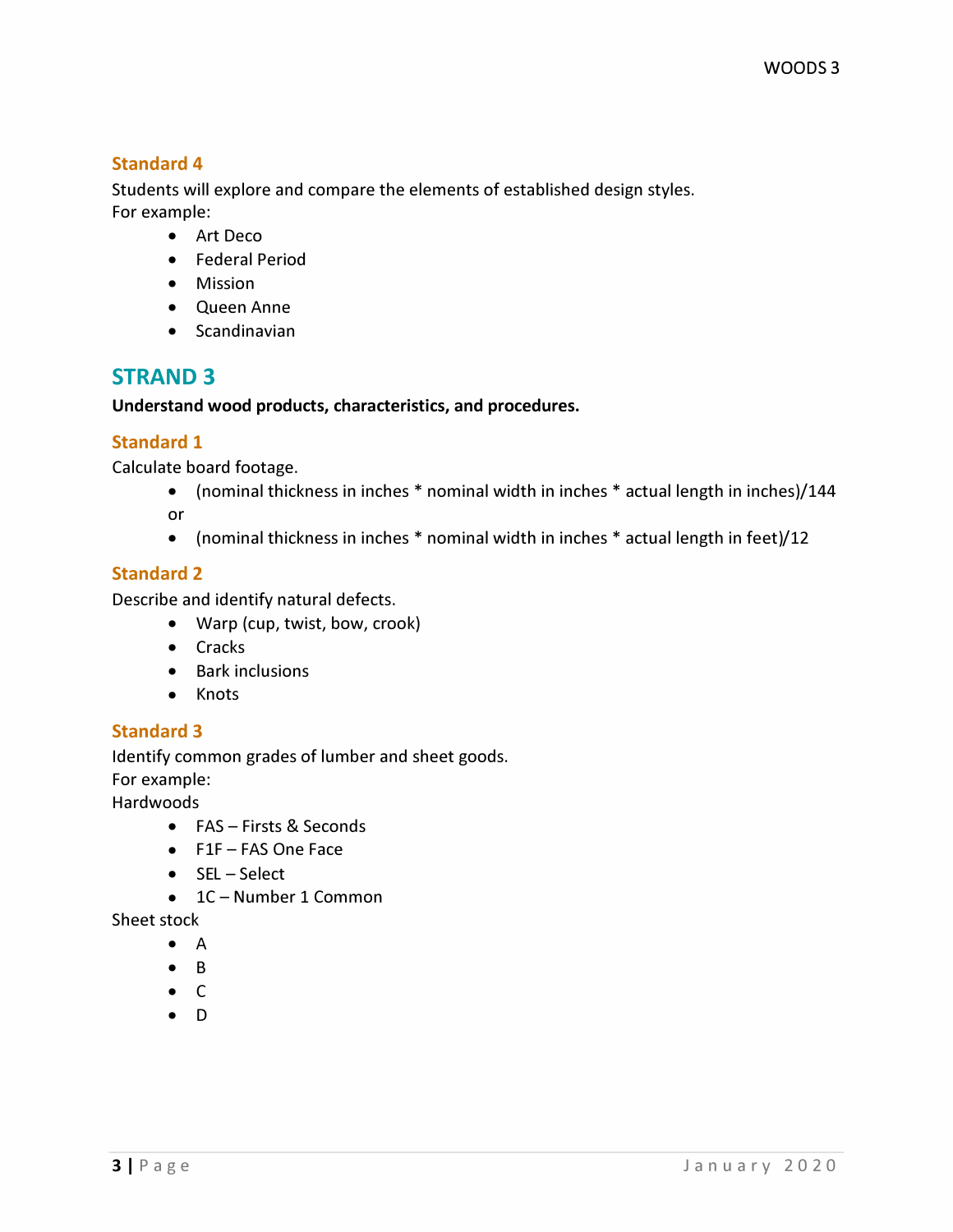#### **Standard 4**

**Understand the methods of the seasoning and drying lumber.** 

- **Standard moisture content levels for kiln and air-dried lumber.**
- **The effects of moisture on materials (expansion and contraction).**

#### **Standard 5**

**Demonstrate the use of basic joinery techniques.** 

- **For example:** 
	- **Spline**
	- **Mortise & Tenon**
	- **Lap**
	- **Blind dado**

#### **Standard 6**

**Demonstrate sanding and finishing techniques.** 

- **Understand and properly apply the basic rules of sanding.**
- **Select and correctly use each specified grit size.**
- **Properly prepare a surface for finishing.**
- **Properly apply stain, penetrating oil, and/or a clear finish.**
- **Properly apply a clear coat.**

## **STRAND 4**

#### **Students will follow a disciplined design process to develop a project.**

#### **Standard 1**

**Understand the design, planning, and estimation process.** 

- **Identify standard furniture dimensions relating to tables, seating, and shelving.**
- **Draw/sketch the necessary views of a selected project.**
- **Create a material list for the selected project and determine the project cost.**

#### **Standard 2**

**Create a mock-up of the project.** 

- **Simplify the design where possible.**
- **Create a step-by-step plan for creating each element of the designed product.**

#### **Standard 3**

**Complete a finished product that showcases the woodworking and design skills developed by the student.**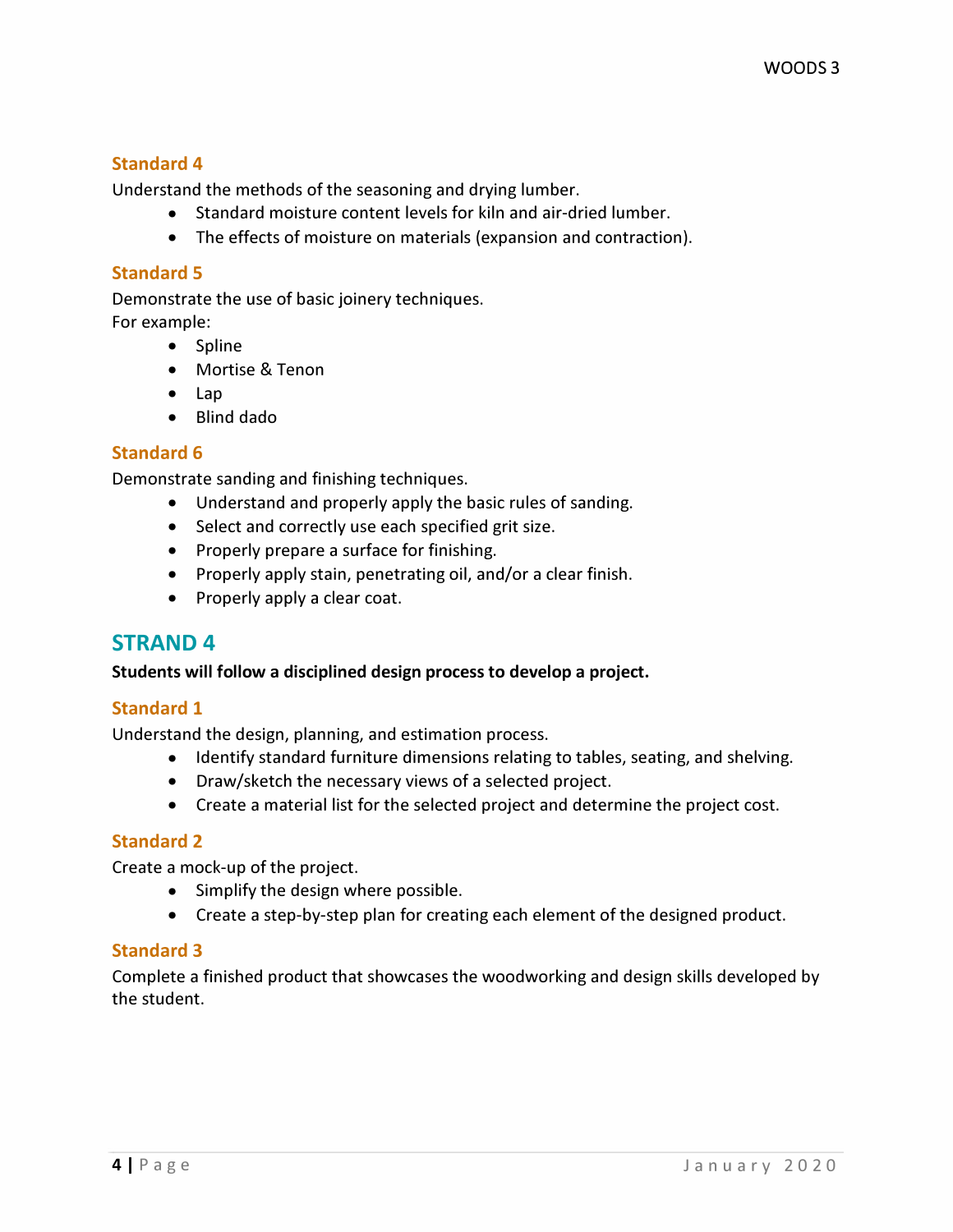# **STRAND 5**

**Students will be able to perform automated manufacturing processes using CNC equipment to produce an assembly.** 

#### **Standard 1**

**Know and understand basic terms related to CNC machines. For example:** 

- **Datum, Absolute Coordinates, and Relative Coordinates**
- **Depth of Cut (DoC), Speed, and Feed**
- **Tool Path, Cutter Radius, Conventional Milling, and Climb Milling**

#### **Standard 2**

**Configure a CNC machine and program it to cut out or shape the components of an assembly.** 

# **STRAND 6**

**Students will investigate future training opportunities and careers in woodworking.** 

#### **Standard 1**

**Investigate different types of occupational training. For example:** 

- **Trade school**
- **Community College**
- **University**

#### **Standard 2**

**Recognize the importance of both "hard" and "soft" skills in the workplace.** 

## **Performance Skills**

- **1. Complete a finished product that showcases the woodworking and design skills developed by the student.**
- **2. Assemble a portfolio of design concepts supporting the design development of the main project for this course.**
- **3. Demonstrate practice of the** *Technology* **&** *Engineering Professional Workplace Skills.*  **<https://schools.utah.gov/file/fd0c16aa-8bee-4d07-85b5-88e0c913790e>**
- **4. Participate in a significant activity that provides each student with an opportunity to render service to others, employ leadership skills, or demonstrate skills they have learned through this course, preferably through participation in a Career & Technical Student Organization (CTSO) such as SkillsUSA.**